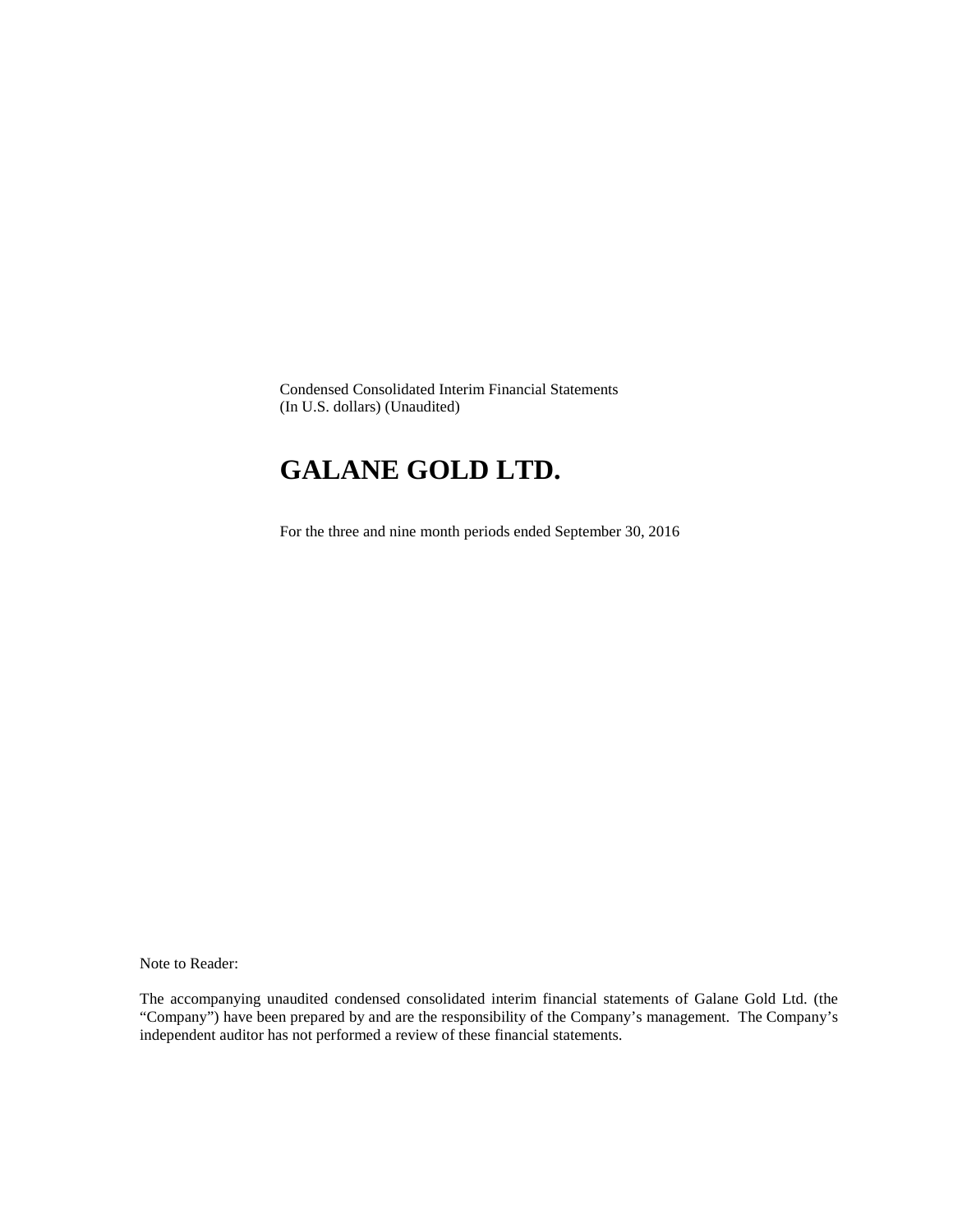Condensed Consolidated Interim Statement of Financial Position (In U.S. dollars) (Unaudited)

As at September 30, 2016 and December 31, 2015

|                                                                                                                                     |                |                          | September 30,                        | December 31,                         |
|-------------------------------------------------------------------------------------------------------------------------------------|----------------|--------------------------|--------------------------------------|--------------------------------------|
|                                                                                                                                     | <b>Notes</b>   |                          | 2016                                 | 2015                                 |
| Assets                                                                                                                              |                |                          |                                      |                                      |
| Current assets:                                                                                                                     |                |                          |                                      |                                      |
| Cash                                                                                                                                |                | \$                       | 2,011,696                            | \$<br>1,887,179                      |
| Trade and other receivables                                                                                                         | $\overline{7}$ |                          | 1,210,337                            | 859,454                              |
| Inventories                                                                                                                         | 8              |                          | 8,050,353                            | 8,729,705                            |
|                                                                                                                                     |                |                          | 11,272,386                           | 11,476,338                           |
| Non-current assets:                                                                                                                 |                |                          |                                      |                                      |
| Mining and exploration properties                                                                                                   | 9              |                          | 32,786,703                           | 34,196,825                           |
| Plant and equipment                                                                                                                 | 9              |                          | 4,083,092                            | 2,607,674                            |
|                                                                                                                                     |                |                          | 36,869,795                           | 36,804,499                           |
|                                                                                                                                     |                | $\overline{\mathcal{S}}$ | 48,142,181                           | \$<br>48,280,837                     |
| <b>Current liabilities:</b><br>Accounts payable and accrued liabilities<br>Current portion of interest bearing loans and borrowings | 11<br>12       | \$                       | 9,716,979<br>5,118,407<br>14,835,386 | 8,538,785<br>5,709,605<br>14,248,390 |
| Non-current liabilities:                                                                                                            |                |                          |                                      |                                      |
| Interest-bearing loans and borrowings                                                                                               | 12             |                          | 10,101,323                           | 8,195,566                            |
| Warrants denominated in a foreign currency                                                                                          | 14             |                          | 115,822                              | 113,349                              |
| Restoration and rehabilitation provision                                                                                            | 10             |                          | 4,123,487                            | 3,656,728                            |
|                                                                                                                                     |                |                          | 14,340,632                           | 11,965,643                           |
| Shareholders' equity:                                                                                                               |                |                          |                                      |                                      |
| Share capital                                                                                                                       | 14             | \$                       | 36,957,247                           | \$<br>36,401,916                     |
| Reserves                                                                                                                            | 14             |                          | 2,024,070                            | 1,814,369                            |
| Retained earnings (deficit)                                                                                                         |                |                          | (19,879,891)                         | (16,760,292)                         |
| Equity attributable to Galane Gold Ltd. Shareholders                                                                                |                |                          | 19,101,426                           | 21,455,993                           |
| Non-controlling interest                                                                                                            |                |                          | (135,263)                            | 610,811                              |
|                                                                                                                                     |                |                          | 18,966,163                           | 22,066,804                           |
|                                                                                                                                     |                | $\mathbb{S}$             | 48,142,181                           | \$<br>48,280,837                     |

Commitments and contingencies (note 16)

Approved and authorized by the Board for issue on November 29, 2016:

*"Ravi Sood "* Director *"Ian Egan "* Director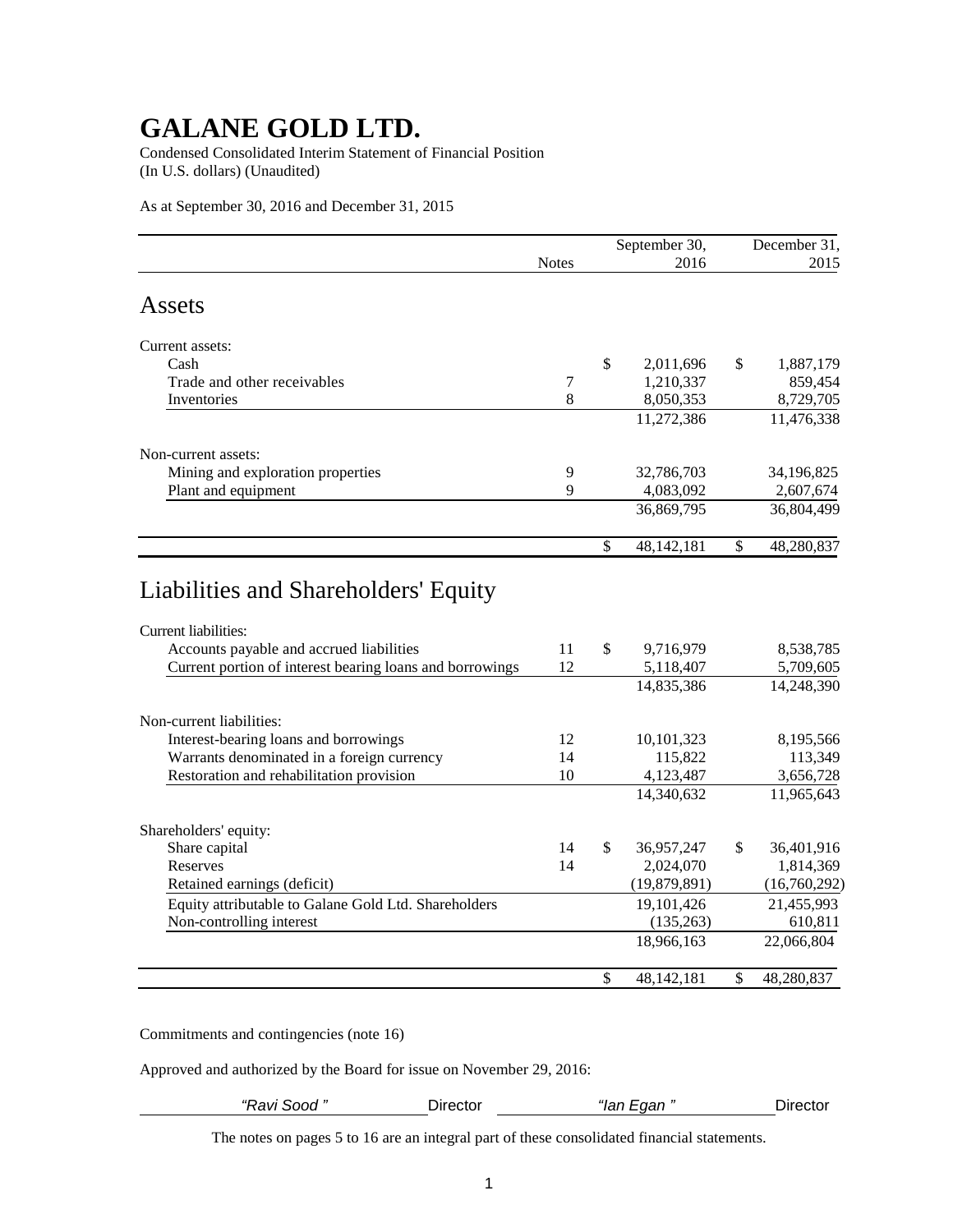Condensed Consolidated Interim Statement of Earnings and Comprehensive Earnings (In U.S. dollars) (Unaudited)

Three and nine month periods ended September 30, 2016 and 2015.

|                                                                 | <b>Note</b> | Three Months<br>Ended<br>September<br>30,<br>2016 | Three Months<br>Ended<br>September<br>30,<br>2015 |               | Nine Months<br>Ended<br>September<br>30,<br>2016 | Nine Months<br>Ended<br>September<br>30,<br>2015 |
|-----------------------------------------------------------------|-------------|---------------------------------------------------|---------------------------------------------------|---------------|--------------------------------------------------|--------------------------------------------------|
| Mining Revenue<br><b>Mining Costs</b>                           | 15          | \$8,398,808                                       | \$<br>8,533,141                                   | \$            | 25,088,136                                       | \$19,471,199                                     |
|                                                                 |             | (8,390,587)                                       | (8,565,368)                                       |               | (24, 672, 706)                                   | (23, 410, 586)                                   |
| Earnings (Loss) from mining operations                          |             | \$<br>8,221                                       | \$<br>(32, 227)                                   | \$            | 415,430                                          | \$(3,939,387)                                    |
| Expenses:                                                       |             |                                                   |                                                   |               |                                                  |                                                  |
| <b>Exploration</b> costs                                        |             | (6,928)<br>(912, 582)                             | (29,106)<br>375,175                               |               | (22, 288)                                        | (111, 416)<br>499,973                            |
| Foreign exchange gain (loss)                                    |             |                                                   |                                                   |               | (1,384,962)                                      |                                                  |
| Corporate general and administration<br>Financing (costs)income | 15<br>15    | (637, 452)<br>(234, 169)                          | (516, 669)                                        |               | (1,624,041)                                      | (1,648,998)<br>(446,781)                         |
| Other (expenses) income                                         | 15          | 197,558                                           | (165, 764)                                        |               | (573, 037)<br>(676, 775)                         | (269, 886)                                       |
|                                                                 |             | \$(1,593,573)                                     | \$<br>(271, 377)<br>(607,741)                     | $\mathcal{S}$ | (4,281,103)                                      |                                                  |
|                                                                 |             |                                                   |                                                   |               |                                                  | \$(1,977,108)                                    |
| (Loss) earnings from comprehensive (loss) earnings              |             |                                                   |                                                   |               |                                                  |                                                  |
| for the period before taxation                                  |             | \$(1,585,352)                                     | \$<br>(639,968)                                   | \$            | (3,865,673)                                      | \$ (5,916,495)                                   |
| Taxation                                                        | 13          | \$                                                | \$                                                | \$            |                                                  | \$                                               |
| Net (loss) earnings and comprehensive (loss) earnings           |             |                                                   |                                                   |               |                                                  |                                                  |
| for the period                                                  |             | \$(1,585,352)                                     | \$<br>(639,968)                                   | \$            | (3,865,673)                                      | \$(5,916,495)                                    |
|                                                                 |             |                                                   |                                                   |               |                                                  |                                                  |
| Attributable to:                                                |             |                                                   |                                                   |               |                                                  |                                                  |
| Equity holders of Galane Gold Ltd.                              |             | (1,285,626)                                       | \$<br>(639,968)                                   | \$            | (3,119,599)                                      | \$<br>(5,916,495)                                |
| Non-controlling interest                                        |             | (299, 726)                                        | \$                                                | \$            | (746, 075)                                       | \$                                               |
| Net (loss) earnings and comprehensive (loss) earnings           |             |                                                   |                                                   |               |                                                  |                                                  |
| for the period                                                  |             | \$(1,585,352)                                     | \$<br>(639,968)                                   | \$            | (3,865,673)                                      | \$<br>(5,916,495)                                |
|                                                                 |             |                                                   |                                                   |               |                                                  |                                                  |
|                                                                 |             |                                                   |                                                   |               |                                                  |                                                  |
|                                                                 |             |                                                   |                                                   |               |                                                  |                                                  |
| Basic (loss) earnings per common share                          | 14          | \$<br>(0.01)                                      | \$<br>(0.01)                                      | \$            | (0.03)                                           | \$<br>(0.11)                                     |
| Fully diluted (loss) earnings per common share                  | 14          | \$<br>(0.01)                                      | \$<br>(0.01)                                      | \$            | (0.03)                                           | \$<br>(0.11)                                     |
|                                                                 |             |                                                   |                                                   |               |                                                  |                                                  |
| Weighted average number of common shares- basic                 | 14          | 142,628,884                                       | 52,837,122                                        |               | 108,793,565                                      | 52,826,887                                       |
| Weighted average number of common shares- fully                 |             |                                                   |                                                   |               |                                                  |                                                  |
| diluted                                                         | 14          | 142,628,884                                       | 52,837,122                                        |               | 108,793,565                                      | 52,826,887                                       |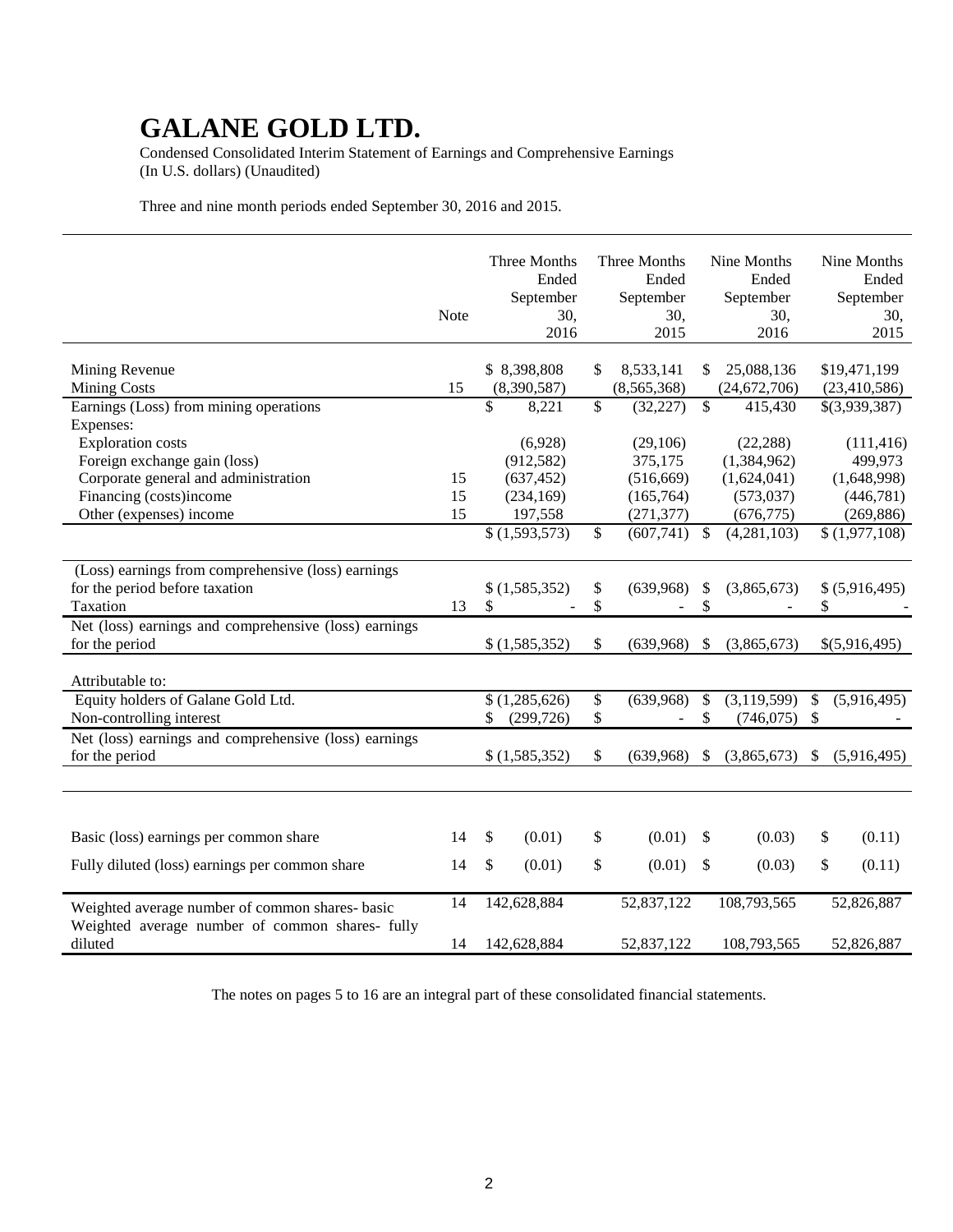Condensed Consolidated Interim Statement of Changes in Equity (In U.S. Dollars) (Unaudited)

Nine month periods ended September 30, 2016 and 2015

|                                                                                                                             |              |                          | <b>Capital Stock</b>  | <b>Reserves</b>                   |                                                 |                                                         |                                               |                                  |
|-----------------------------------------------------------------------------------------------------------------------------|--------------|--------------------------|-----------------------|-----------------------------------|-------------------------------------------------|---------------------------------------------------------|-----------------------------------------------|----------------------------------|
|                                                                                                                             | <b>Notes</b> | <b>Number</b>            | Amount                | <b>Stock</b><br>based<br>payments | <b>Retained</b><br><b>Earnings</b><br>(deficit) | <b>Attributable</b><br>to Galane<br><b>Shareholders</b> | Non-<br><b>Controlling</b><br><b>Interest</b> | <b>Total</b>                     |
| Balance as at December 31, 2014                                                                                             |              | 52,820,290               | 35,392,969<br>S.      | \$1,487,961                       | \$(8,067,324)                                   | \$28,813,606                                            | $\mathbb{S}$<br>$\overline{\phantom{a}}$      | \$28,813,606                     |
| Stock-based compensation<br>Participation in share purchase plan                                                            | 14<br>14     | 16,832                   | 16,226                | 263,614<br>(16,226)               |                                                 | 263,614                                                 |                                               | 263,614                          |
| Net loss for the nine months ended<br>September 30, 2015                                                                    |              |                          |                       |                                   | (5,916,495)                                     | (5,916,495)                                             |                                               | (5,916,495)                      |
| Balance as at September 30, 2015                                                                                            |              | 52,837,122               | 35,409,195            | 1,735,349                         | (13,983,819)                                    | 23,160,725                                              | $\overline{\phantom{a}}$                      | 23,160,725                       |
| Balance as at December 31, 2015<br><b>Rights Offering</b><br>Stock-based compensation<br>Net loss for the nine months ended | 14<br>14     | 71,314,442<br>71,314,442 | 36,401,916<br>555,331 | 1,814,369<br>209,701              | (16,760,292)                                    | 21,455,993<br>555,331<br>209,701                        | 610,811<br>$\overline{\phantom{a}}$           | 22,066,804<br>555,331<br>209,701 |
| September 30, 2016                                                                                                          |              |                          |                       | $\overline{\phantom{a}}$          | (3,119,599)                                     | (3,119,599)                                             | (746, 074)                                    | (3,865,673)                      |
| <b>Balance as at September 30, 2016</b>                                                                                     |              | 142,628,884              | 36,957,247            | 2,024,070                         | (19,879,891)                                    | 19, 101, 426                                            | (135,263)                                     | 18,966,163                       |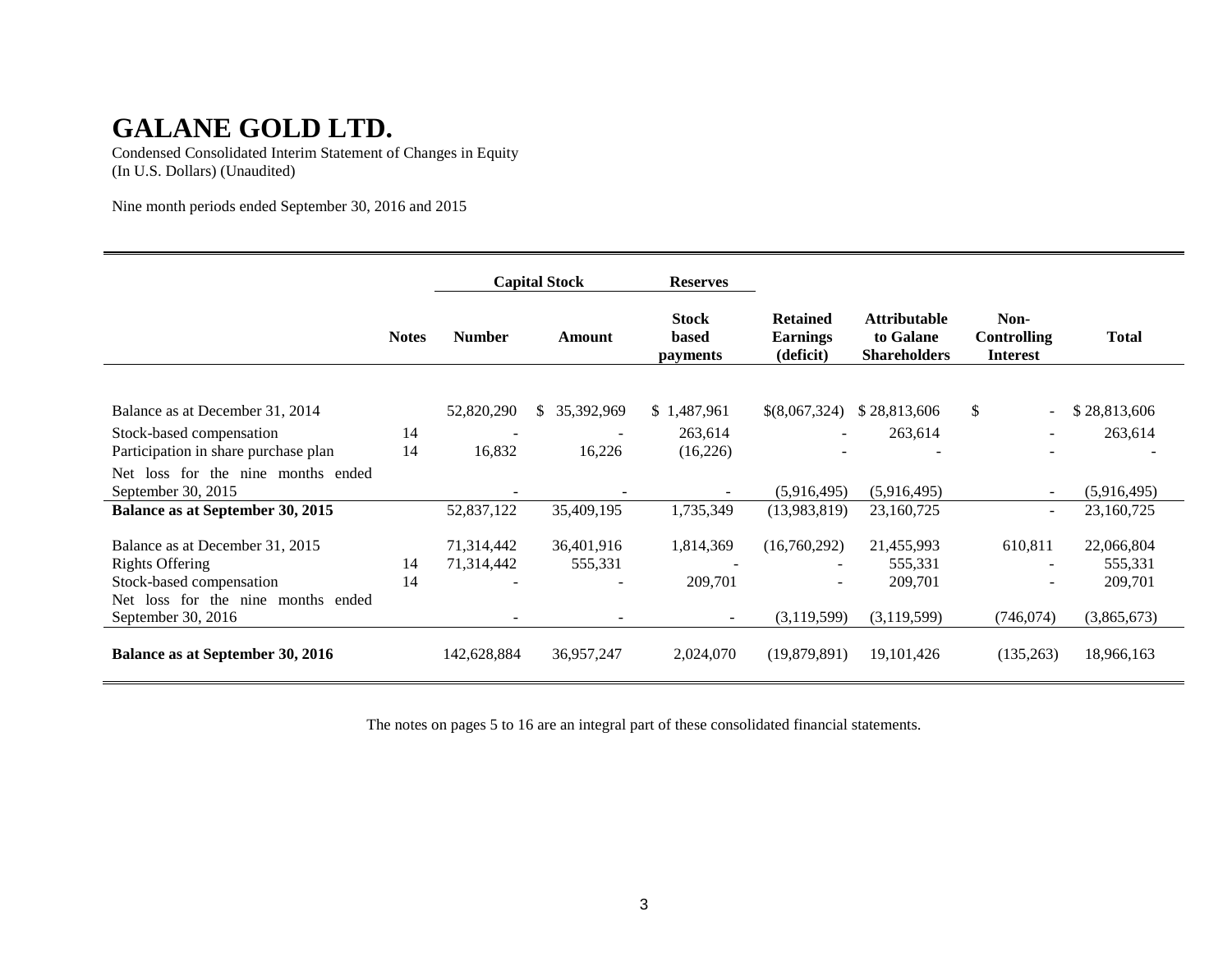Condensed Consolidated Interim Statement of Cash Flows (In U.S. Dollars) (Unaudited)

Nine month period ended September 30,

|                                                    | <b>Notes</b> | 2016              | 2015              |
|----------------------------------------------------|--------------|-------------------|-------------------|
| Cash flows from operating activities:              |              |                   |                   |
| Net (loss) earnings for the period                 |              | \$<br>(3,865,673) | \$<br>(5,916,495) |
| Items not involving cash:                          |              |                   |                   |
| Loss on revaluation of warrants                    |              | 2,473             |                   |
| Loss on disposal of equipment                      |              |                   | 11,159            |
| Deferral of royalties                              | 12           | 915,135           | 909,007           |
| Depreciation and amortization                      | 9            | 2,770,689         | 2,089,097         |
| Share based compensation                           | 15           | 209,701           | 263,614           |
| Accretion                                          | 10           | 175,735           | 239,104           |
| Interest expense                                   | 15           | 397,302           | 207,677           |
| Foreign exchange (gain) loss                       |              | 852,307           | (910, 323)        |
| Working capital adjustments:                       |              |                   |                   |
| Change in trade and other receivables              |              | (306, 582)        | 828,073           |
| Change in inventories                              |              | 679,352           | 3,393,147         |
| Change in trade and other payables                 |              | 808,907           | 709,204           |
| Cash flows from operating activities               |              | 2,639,346         | 1,823,264         |
| Cash flows from investing activities:              |              |                   |                   |
| Mining assets acquired                             | 9            | (2,835,984)       | (6,309,304)       |
| Cash flows used in investing activities            |              | (2,835,984)       | (6,309,304)       |
| Cash flow from financing activities:               |              |                   |                   |
| Interest paid                                      |              |                   | (207, 677)        |
| <b>Rights Offering</b>                             | 14           | 555,331           |                   |
| Repayment of interest bearing loans                |              | (180,000)         | (1,939,000)       |
| Capital lease obligations                          |              | (60, 831)         | (186,970)         |
| Cash flows from financing activities               |              | 314,500           | (2,333,647)       |
| (Decrease) Increase in cash                        |              | 117,862           | (6,819,687)       |
| Effect of unrealized foreign exchange gain on cash |              | 6,655             | (28, 187)         |
| Cash, at January 1                                 |              | 1,887,179         | 9,653,807         |
|                                                    |              |                   |                   |
| Cash, at September 30                              |              | \$<br>2,011,696   | \$<br>2,805,933   |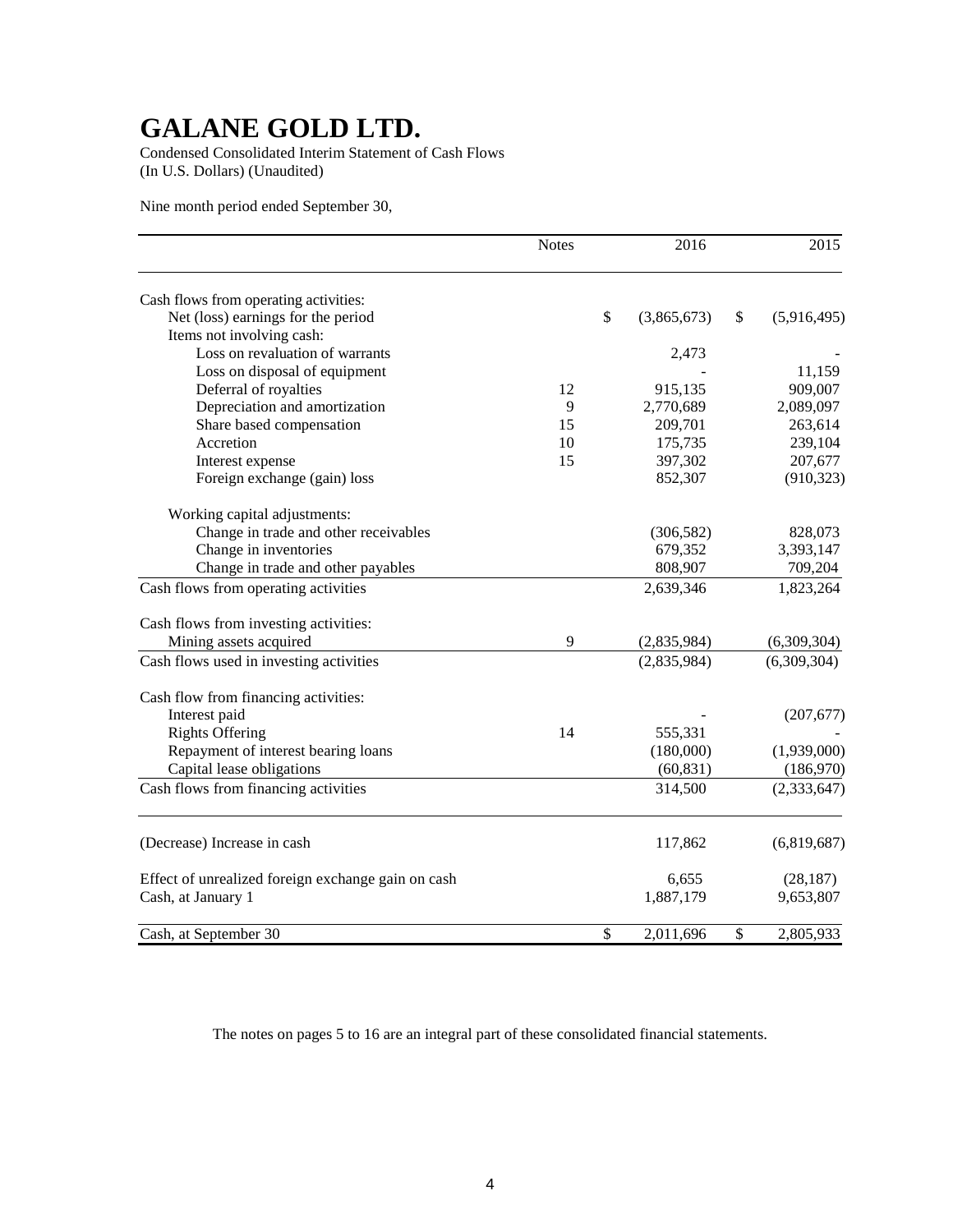Notes to the Unaudited Condensed Consolidated Interim Financial Statements (in U.S. Dollars) For the three and nine months ended September 30, 2016 and 2015

### **1. Corporate Information**

Galane Gold Ltd. (the "Company") operates through its wholly-owned subsidiary, Galane Gold Mines Ltd. which was incorporated under the *Business Corporations Act* (Ontario) on November 15, 2010 and whose principal business activities are the exploration for, development of, and operation of gold mining properties. The Company's registered and head office is located at Suite 1800, 181 Bay St., Toronto, Ontario, Canada.

### **2. Basis of preparation**

### **(a) Statement of compliance**

The unaudited condensed consolidated interim financial statements (the "Financial Statements") of the Company and all of its subsidiaries as at and for the three and nine months ended September 30, 2016 have been prepared in accordance with IAS 34, Interim Financial Reporting, and do not include all of the information required for full annual consolidated financial statements. Accordingly certain information and disclosures normally included in annual financial statements prepared in accordance with International Financial Reporting Standards ("IFRS") have been omitted or condensed.

### **(b) Significant accounting judgments, estimates and assumptions**

The preparation of the Financial Statements in conformity with IFRS requires management to make judgements, estimates and assumptions that affect the reported amounts of assets, liabilities and contingent liabilities at the date of the Financial Statements and reported amounts of revenues and expenses during the reporting period. Estimates and assumptions are continuously evaluated and are based on management's experience and other factors, including expectations of future events that are believed to be reasonable under the circumstances. Actual results may differ from these estimates. The particular areas of estimation uncertainty and critical judgments are outlined in detail in the annual audited consolidated financial statements for the year ended December 31, 2015 (the "Annual Financial Statements").

#### **(c) Basis of consolidation**

The significant subsidiaries of the Company are accounted for as follows:

|                                 | Country of<br>Incorporation | % equity interest<br>September 30, 2016 | Accounting<br>Method |
|---------------------------------|-----------------------------|-----------------------------------------|----------------------|
|                                 |                             |                                         |                      |
| Galane Gold Mines Ltd.          | Canada                      | 100%                                    | Consolidation        |
| Mupane Gold Mines Limited       | <b>Mauritius</b>            | 100%                                    | Consolidation        |
| Gallery Gold Pty Ltd.           | Australia                   | 100%                                    | Consolidation        |
| Mupane Gold Mining (Pty) Ltd.   | <b>Botswana</b>             | 100%                                    | Consolidation        |
| The Northern Lights Exploration |                             |                                         |                      |
| Company (Pty) Ltd.              | <b>Botswana</b>             | 100%                                    | Consolidation        |
| Galaxy Gold Mining Limited      | South Africa                | 98.6%                                   | Consolidation        |
|                                 |                             |                                         |                      |

The Company's other subsidiaries are Galane Gold Botswana (Pty) Ltd. (Botswana) (100% owned), Galaxy Gold Reefs (PTY) Ltd. (98.6% owned) and Shashe Mines (Pty) Ltd. (Botswana) (85% owned).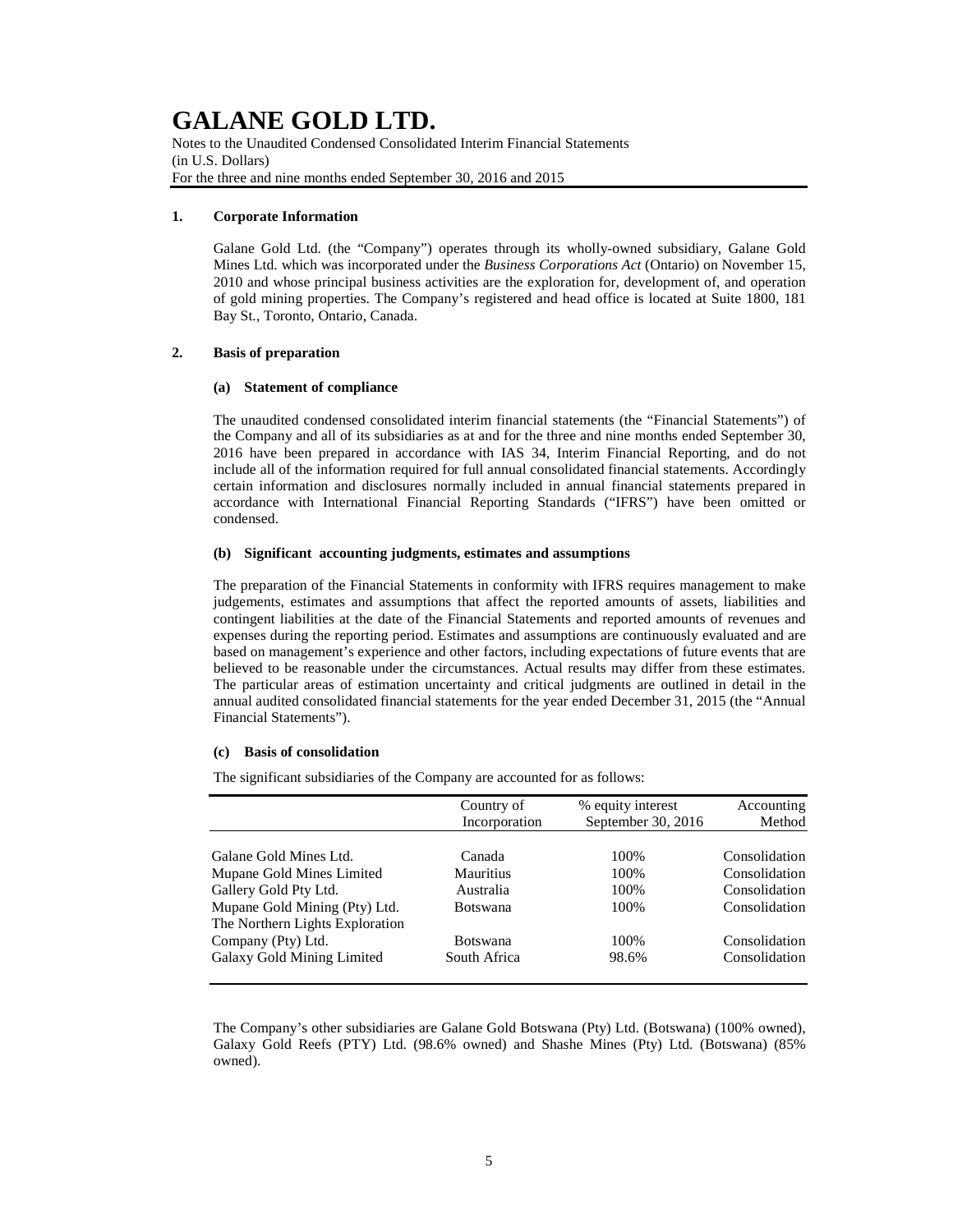Notes to the Unaudited Condensed Consolidated Interim Financial Statements (In U.S. Dollars) For the three and nine months ended September 30, 2016 and 2015

### **2. Basis of preparation (continued):**

## **(c) Basis of consolidation (continued)**

Subsidiaries consist of entities over which the Company is exposed to, or has rights to, variable returns as well as the ability to affect those returns through the power to direct the relevant activities of the entity. The financial statements of subsidiaries are included in the consolidated financial statements from the date that control commences until the date that control ceases. The financial information of the subsidiaries are prepared for the same reporting period as the parent company, using consistent accounting policies.

## **(d) Functional and presentation currency**

The Financial Statements are presented in U.S. dollars, which is the functional currency of the Company and each of its subsidiaries. All amounts are in U.S. dollars, except where otherwise indicated.

## **3. Significant Accounting Policies**

These Financial Statements have been prepared following the same accounting policies and methods of computation as the Annual Financial Statements.

## **4 Future Accounting Policies**

The following new standards and amendments to standards and interpretations which were issued but not yet effective for the quarter ended September 30, 2016, have not been applied in preparing these Financial Statements. They are summarized as follows:

### **(a) IFRS 9 – Financial instruments**

The IASB has issued IFRS 9, Financial Instruments, which is a four-part project proposing to replace IAS 39, Financial Instruments: Recognition and Measurement. IFRS 9 is effective for annual periods beginning or after January 1, 2018, with early adoption permitted. The Company will evaluate the impact of the change to its financial statements based on the characteristics on its financial instruments at the time of adoption.

## **(b) IFRS 15 – Revenue from Contracts with Customers**

In May 2014, the IASB issued IFRS 15, Revenue from Contracts with Customers (IFRS 15). The standard replaces IAS 11 "Construction Contracts", IAS 18 "Revenue", IFRIC 13 "Customer Loyalty Programmes", IFRIC 15 "Agreements for the Construction of Real Estate", IFRIC 18 "Transfer of Assets From Customers" and SIC 31 "Revenue – Barter Transactions Involving Advertising Services". IFRS 15 is effective for periods beginning on or after January 1, 2018, permits early adoption, and is to be applied retrospectively. IFRS 15 clarifies the principles for recognizing revenue from contracts with customers. The Company is in the process of evaluating the requirements of the new standard.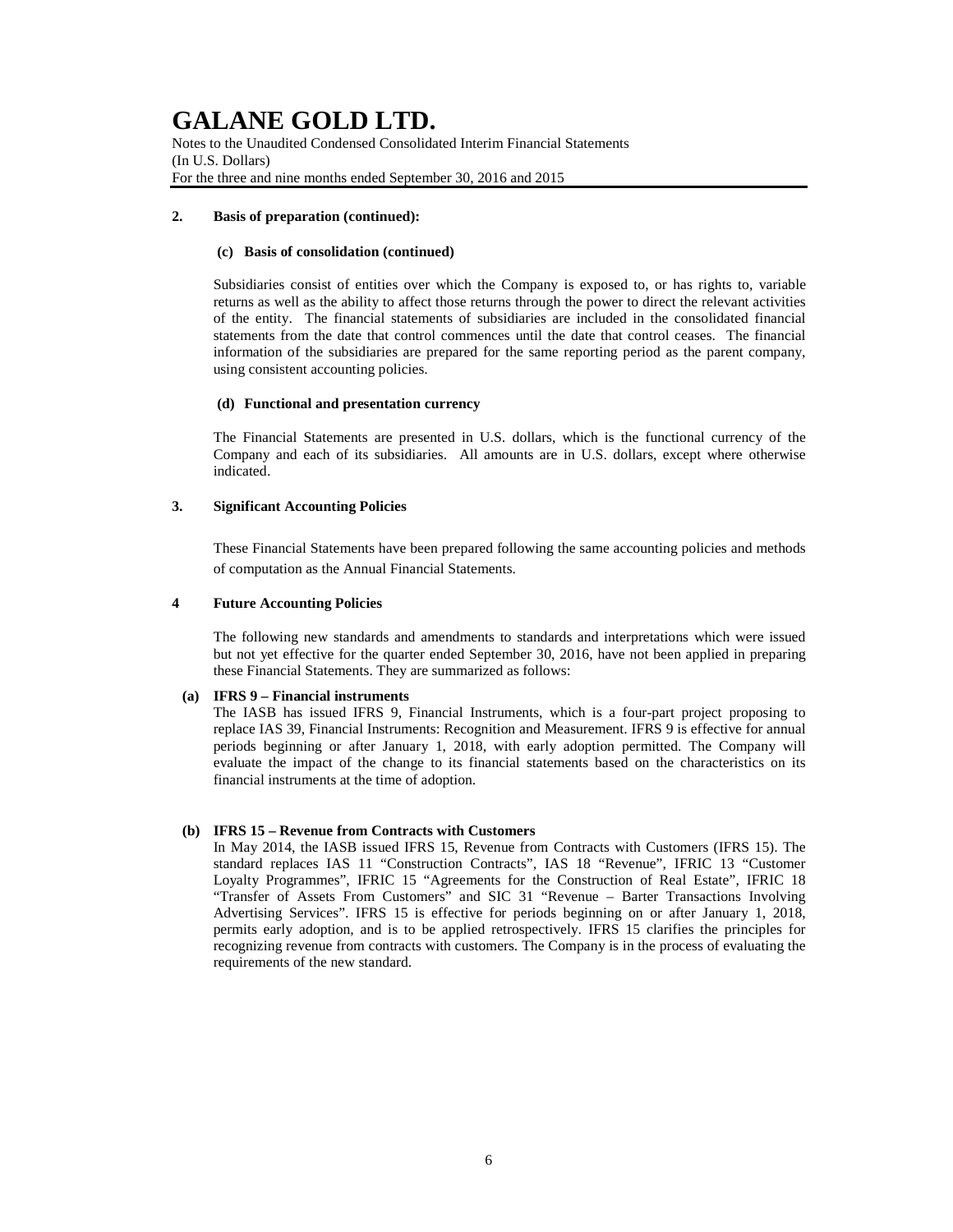Notes to the Unaudited Condensed Consolidated Interim Financial Statements (In U.S. Dollars) For the three and nine months ended September 30, 2016 and 2015

#### **4. Future accounting policies (continued…):**

### **(c) IFRS 16 – Leases**

In January 2016, the IASB issued IFRS 16 "Leases" ("IFRS 16"). This standard is effective for annual periods beginning on or after January 1, 2019, and permits early adoption, provided IFRS 15, has been applied, or is applied at the same date as IFRS 16. IFRS 16 requires lessees to recognize assets and liabilities for most leases. The Company is in the process of determining the impact of IFRS 16 on its consolidated financial statements.

### **(d) Amendment to IFRS 2 – Classification and measurement of share based payment transactions**

On June 20, 2016, the IASB issued amendments to IFRS 2 Share-based Payment, clarifying how to account for certain types of share-based payment transactions. The amendments apply for annual periods beginning on or after January 1, 2018. As a practical simplification, the amendments can be applied prospectively. Retrospective, or early, application is permitted if information is available without the use of hindsight.

The amendments provide requirements on the accounting for:

• the effects of vesting and non-vesting conditions on the measurement of cash-settled share-based payments;

• share-based payment transactions with a net settlement feature for withholding tax obligations; and

• a modification to the terms and conditions of a share-based payment that changes the classification of the transaction from cash-settled to equity-settled.

The Company intends to adopt the amendments to IFRS 2 in its financial statements for the annual period beginning on January 1, 2018. The extent of the impact of adoption of the standard has not yet been determined.

### **5. Acquisitions**

On November 20, 2015 and December 23, 2015, the Company closed the acquisition of a majority of the issued and outstanding ordinary shares (each, a "Galaxy Share") of Galaxy Gold Mining Limited ("Galaxy"), a gold mining company with operations in the Mpumalanga Province of South Africa. A wholly-owned subsidiary of the Company acquired approximately 74% of the issued and outstanding Galaxy Shares in exchange for 18,334,492 common shares with an aggregate value of approximately Cdn.\$1.1 million, based on a market price of Cdn.\$0.07 per common share, and common share purchase warrants exercisable to acquire an aggregate of up to 4,076,598 common shares until November 20, 2017 at Cdn.\$0.102 per common share (Cdn.\$0.175 before being adjusted as a result of the Rights Offering. See Note 14). The Company had advanced \$149,853 to Galaxy before the acquisition to fund working capital upon acquisition this amount has been treated as part of the acquisition cost.

The Company made an offer (the "Mandatory Offer") to all other shareholders of Galaxy to acquire the remaining Galaxy Shares on economically equivalent terms which closed on September 13, 2016. As a result of the completion of the Mandatory Offer, the Company will own approximately 98.6% of the outstanding Galaxy Shares. Pursuant to the terms of the Mandatory Offer, Galane Gold has agreed to pay an aggregate purchase price of approximately Cdn.\$235,000 to holders of Galaxy Shares who elected to receive cash consideration and to issue 2,340,094 common shares and 520,016 common share purchase warrants, with each warrant being exercisable at a price of Cdn\$0.175 per common share until the date of which is two years subsequent to their issuance, to those holders of Galaxy Shares that elected to subscribe for securities of Galane Gold in lieu of receiving cash consideration. The Company is in the process of finalising the payment and issue of shares to the Galaxy shareholders and expects to have completed the transaction by December 2016. As the Mandatory Offer was accepted by holders of more than 90% of the Galaxy Shares not owned by Galane Gold, Galaxy intends to exercise, to the fullest extent legally possible, its rights under the Companies Act (South Africa) to compulsorily acquire all of the Galaxy Shares that remain outstanding.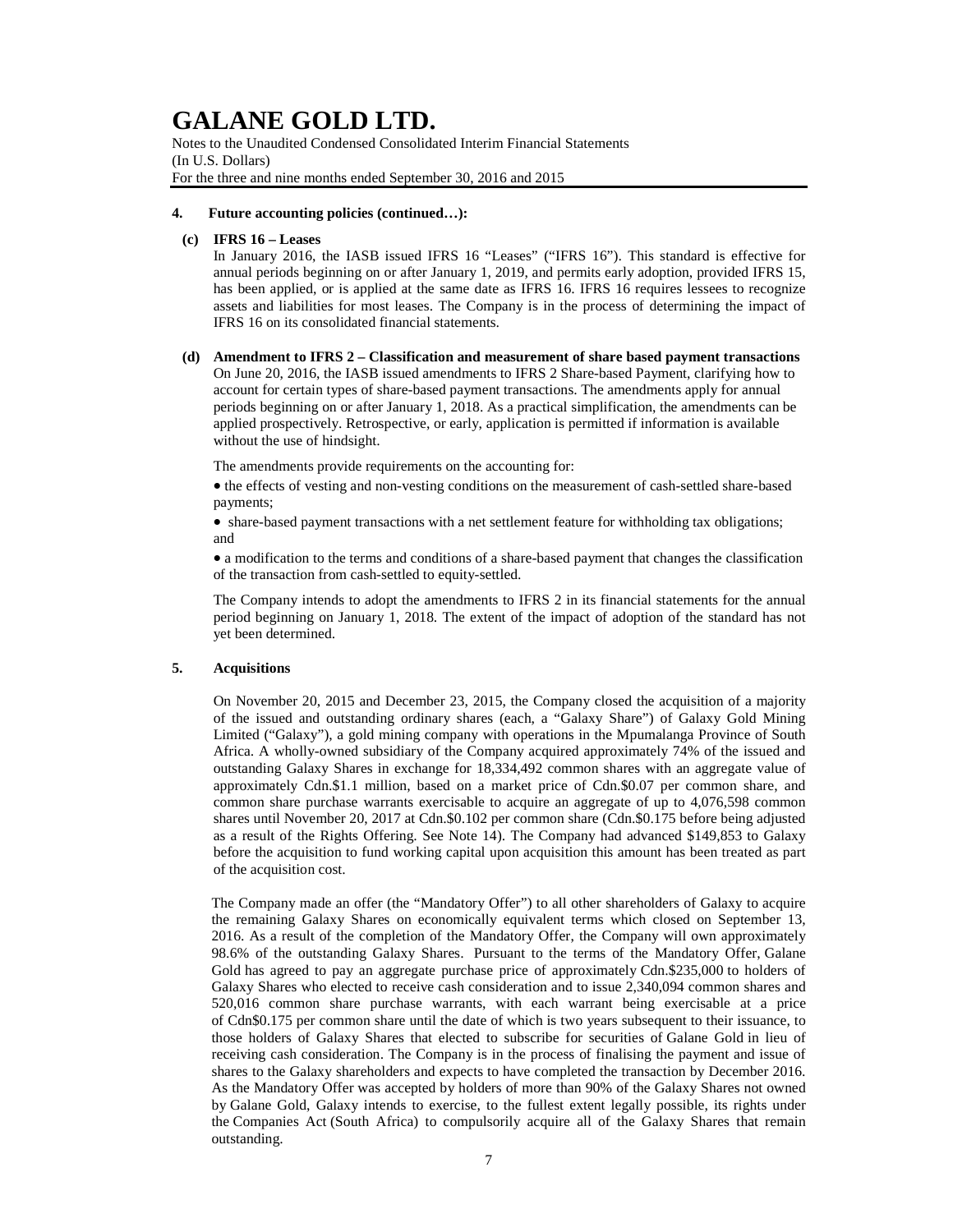Notes to the Unaudited Condensed Consolidated Interim Financial Statements (In U.S. Dollars) For the three and nine months ended September 30, 2016 and 2015

### **5. Acquisitions (continued…):**

The preliminary allocation of the purchase price to assets and liabilities acquired is provided below. Final valuations of assets and liabilities are not yet complete due to the timing of the acquisition and the inherent complexity associated with the valuations. The preliminary allocation is subject to adjustment with the final allocation to be completed in 2016.

| Mining properties                              | \$12,526,313    |
|------------------------------------------------|-----------------|
| Inventory                                      | 59,504          |
| Other current assets                           | 250,300         |
| Cash                                           | 2.329           |
| Trade and other payables                       | (3,309,382)     |
| Interest bearing loans                         | (6,330,133)     |
| Restoration and rehabilitation provision       | (1,539,922)     |
| Net assets                                     | \$<br>1,659,009 |
|                                                |                 |
| Consideration:                                 |                 |
| Cash consideration                             | \$<br>149,853   |
| Share and warrant consideration                |                 |
| $\bullet$ 18,332,492 common shares             | 964,465         |
| • 4,076,598 warrants to purchase common shares | 113,349         |
| Non-controlling interest $(1)$                 | 431.342         |
| Acquisition of subsidiary                      | \$<br>1.659.009 |

 $(1)$  The non-controlling interest was measured at fair value at the date of the acquisition.

#### **6. Financial instruments:**

The following table presents the carrying and estimated fair values of the Company's financial instruments.

|                                                                                                       |               | Carrying and Fair value |     |              |
|-------------------------------------------------------------------------------------------------------|---------------|-------------------------|-----|--------------|
| <b>Financial Assets</b>                                                                               |               | September 30,           |     | December 31. |
|                                                                                                       |               | 2016                    |     | 2015         |
|                                                                                                       |               |                         |     |              |
| Cash (level 1 of fair value hierarchy $(4)$ )                                                         | <sup>\$</sup> | 2,011,696               | -S  | 1,887,179    |
| Trade and other receivables (1)                                                                       |               | 1,210,337               |     | 859,454      |
|                                                                                                       | \$            | 3,222,033               | \$. | 2.746.633    |
|                                                                                                       |               |                         |     |              |
| <b>Financial Liabilities</b>                                                                          |               |                         |     |              |
| Accounts payable and accrued liabilities <sup>(2)</sup><br>Warrants denominated in a foreign currency | \$            | 9,716,979               | -\$ | 8.538.785    |
| (level 2 of fair value hierarchy <sup>(4)</sup> )                                                     |               | 115,822                 |     | 113.349      |
| Loans and borrowings <sup>(3)</sup>                                                                   |               | 15,219,730              |     | 13,905,171   |
|                                                                                                       | \$            | 25,052,531              | \$  | 22,557,305   |

(1) The fair value of trade and other receivables approximates the carrying amount given the short maturity period.<br>(2) The fair value of accounts pevable and accrued liabilities approximates the carrying amount given the

(2) The fair value of accounts payable and accrued liabilities approximates the carrying amount given the short maturity period.<br>(3) The fair value of leaps and becomings approximates the carrying amount given the short m The fair value of loans and borrowings approximates the carrying amount given the short maturity period, and the fair market

value rate of interest that it carries. (4) The levels of the fair value hierarchy are defined as follows:

1. Level 1- there are quoted prices in active markets for identical assets or liabilities.

2. Level 2- there are inputs other than quoted prices that are either directly or indirectly observable for the asset or liability.<br>3. Level 3- these are inputs that are not based on observable market data.

Level 3- these are inputs that are not based on observable market data.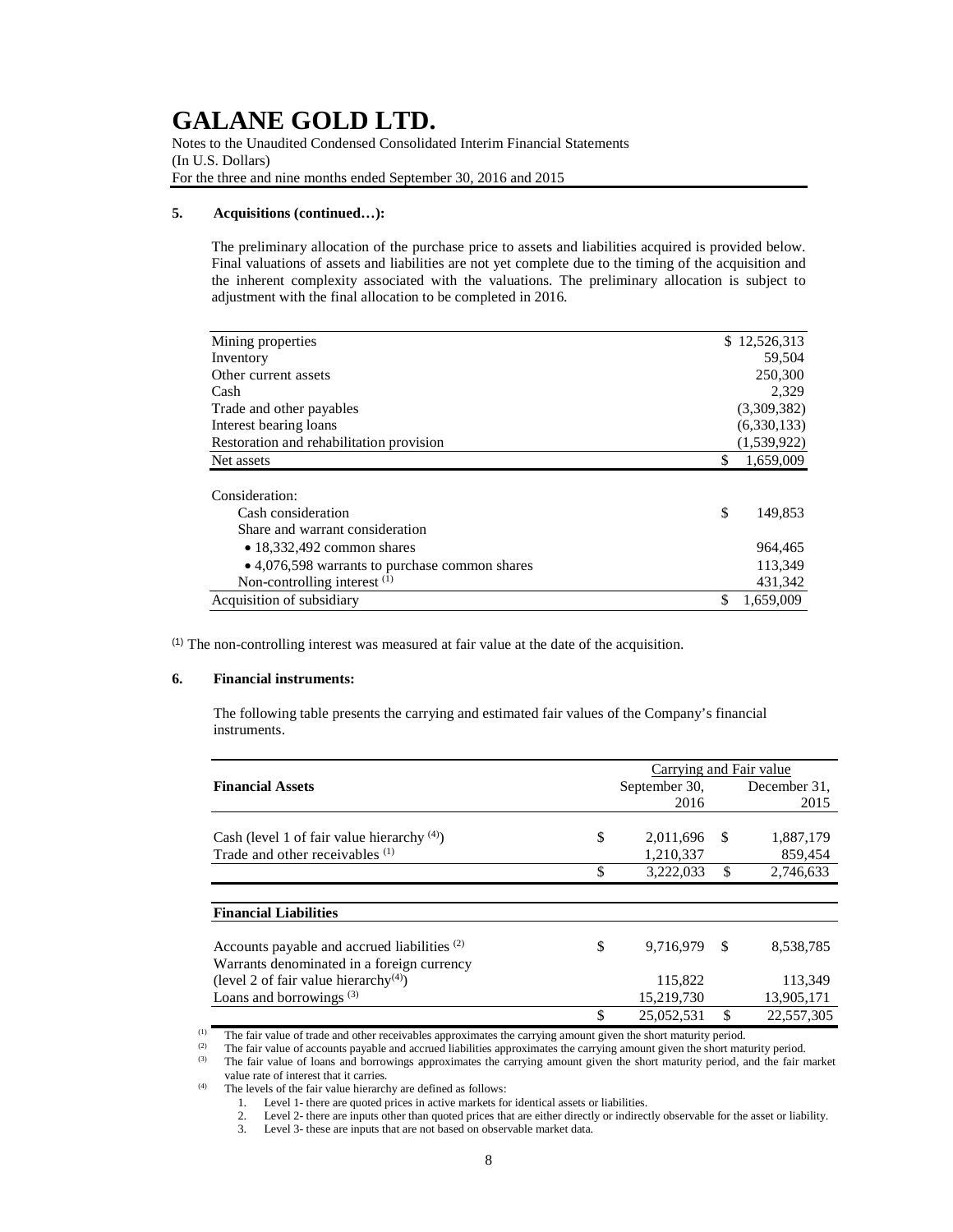Notes to the Unaudited Condensed Consolidated Interim Financial Statements (In U.S. Dollars) For the three and nine months ended September 30, 2016 and 2015

## 7. **Trade and other receivables**

|                   | September 30,   | December 31. |
|-------------------|-----------------|--------------|
|                   | 2016            | 2015         |
| Trade receivables | \$<br>353,469   | 282,162      |
| Other receivables | 108,410         | 4,615        |
| Taxes recoverable | 362,504         | 220,566      |
| Prepaid expenses  | 385,954         | 352,111      |
|                   | \$<br>1,210,337 | 859,454      |

### **8. Inventories**

The amount of inventories recognized as an expense during the period is included in mining costs in the condensed consolidated interim statement of earnings and comprehensive earnings. The carrying values at the end of the respective periods are:

|                 |    | September 30, | December 31, |
|-----------------|----|---------------|--------------|
|                 |    | 2016          | 2015         |
| Gold in process | \$ | 1.237.474     | 1,128,858    |
| Supplies        |    | 3,187,949     | 2,782,271    |
| Ore Stockpiles  |    | 3,624,930     | 4,818,576    |
|                 | S  | 8,050,353     | 8,729,705    |

## **9. Mining assets**

The continuity of mining assets for the nine months ended September 30, 2016 is as follows:

|                                                                                                     | Construction<br>in Progress |     | Mining and<br>Exploration<br>Properties | Plant and<br>Equipment | Total             |
|-----------------------------------------------------------------------------------------------------|-----------------------------|-----|-----------------------------------------|------------------------|-------------------|
| Cost at December 31,<br>2015<br>Additions:                                                          | \$<br>197,179               | \$  | 78,524,767                              | 6,157,224<br>\$        | \$<br>84,879,170  |
| Additions in the period<br>Transfers in the period<br>Disposals in the period                       | 1,508,700                   |     | 1,194,460                               | 132,824                | 2,835,984         |
| Cost at September 30,<br>2016                                                                       | \$<br>1,705,879             | \$  | 79,719,227                              | 6,290,048<br>\$.       | 87,715,154<br>\$. |
| Accumulated depreciation<br>and amortization at<br>December 31, 2015<br>Amortization charge for the | \$                          | \$  | (44,327,942)                            | \$ (3,746,728)         | \$(48,074,670)    |
| period<br>Disposals in the period                                                                   |                             |     | (2,604,582)                             | (166, 107)             | (2,770,689)       |
| Accumulated depreciation<br>and amortization at                                                     |                             |     |                                         |                        |                   |
| September 30, 2016                                                                                  | \$                          | \$. | (46,932,524)                            | \$ (3,912,835)         | \$ (50,845,359)   |
| Net book value.<br>September 30, 2016                                                               | \$<br>1,705,879             | \$  | 32,786,703                              | 2,377,213<br>S.        | 36,869,795<br>S   |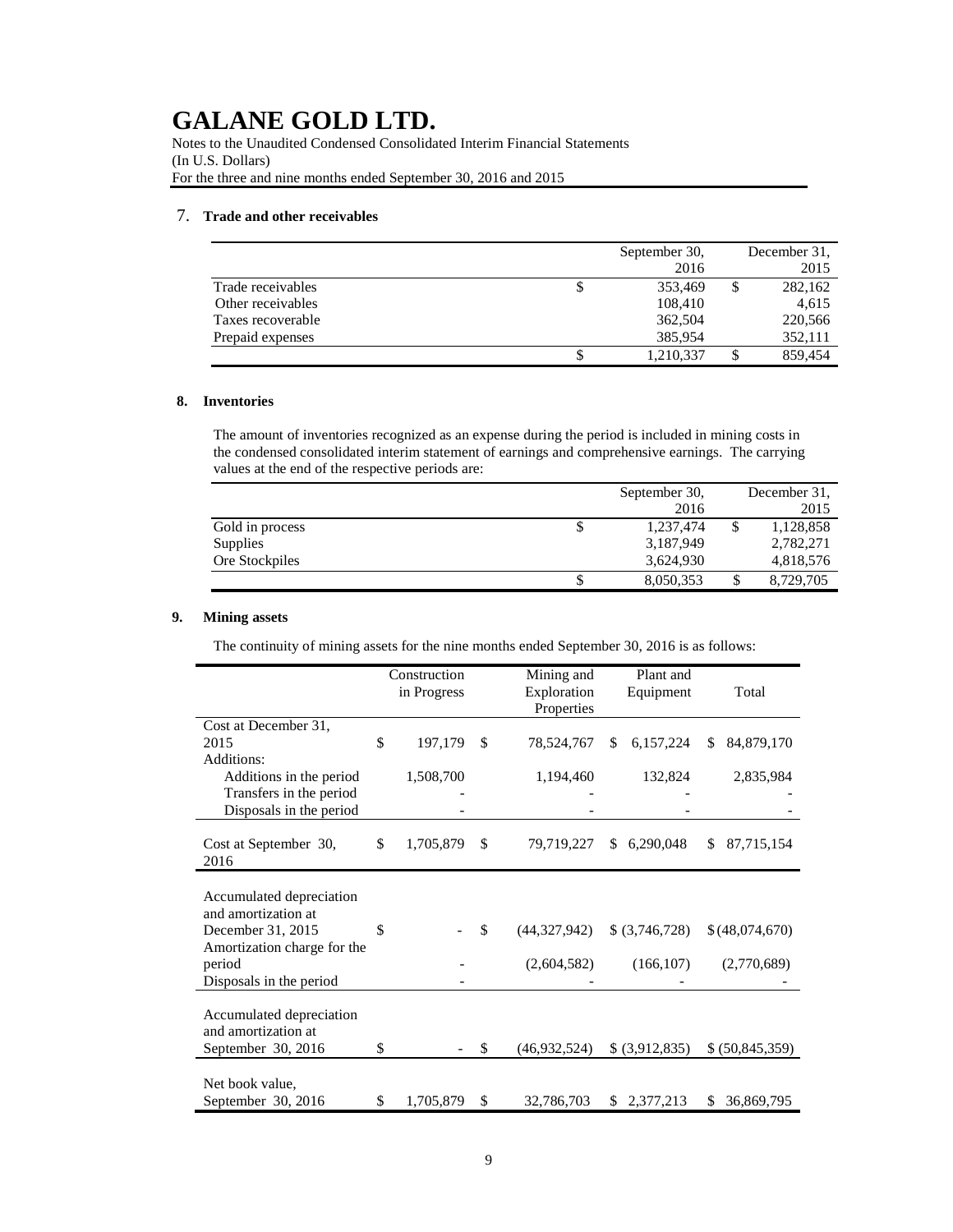Notes to the Unaudited Condensed Consolidated Interim Financial Statements (In U.S. Dollars) For the three and nine months ended September 30, 2016 and 2015

## **10. Restoration and rehabilitation provision**

|                                 | Restoration and rehabilitation provision |           |  |  |
|---------------------------------|------------------------------------------|-----------|--|--|
| At December 31, 2015            |                                          | 3,656,728 |  |  |
| Revaluation                     |                                          | 291,024   |  |  |
| Accretion during the nine month |                                          |           |  |  |
| period ended September 30, 2016 |                                          | 175.735   |  |  |
| At September 30, 2016           |                                          | 4,123,487 |  |  |

## **11. Trade accounts payable and accrued liabilities**

|                                               | September 30,<br>2016        |     | December 31,<br>2015   |
|-----------------------------------------------|------------------------------|-----|------------------------|
| Trade accounts payable<br>Accrued liabilities | \$<br>7,700,825<br>2,016,154 | -S  | 7,058,739<br>1,480,046 |
|                                               | \$<br>9,716,979              | \$. | 8,538,785              |

Trade payables and accrued liabilities are non-interest bearing and are normally settled on 60-day terms after the date of receipt of the invoice.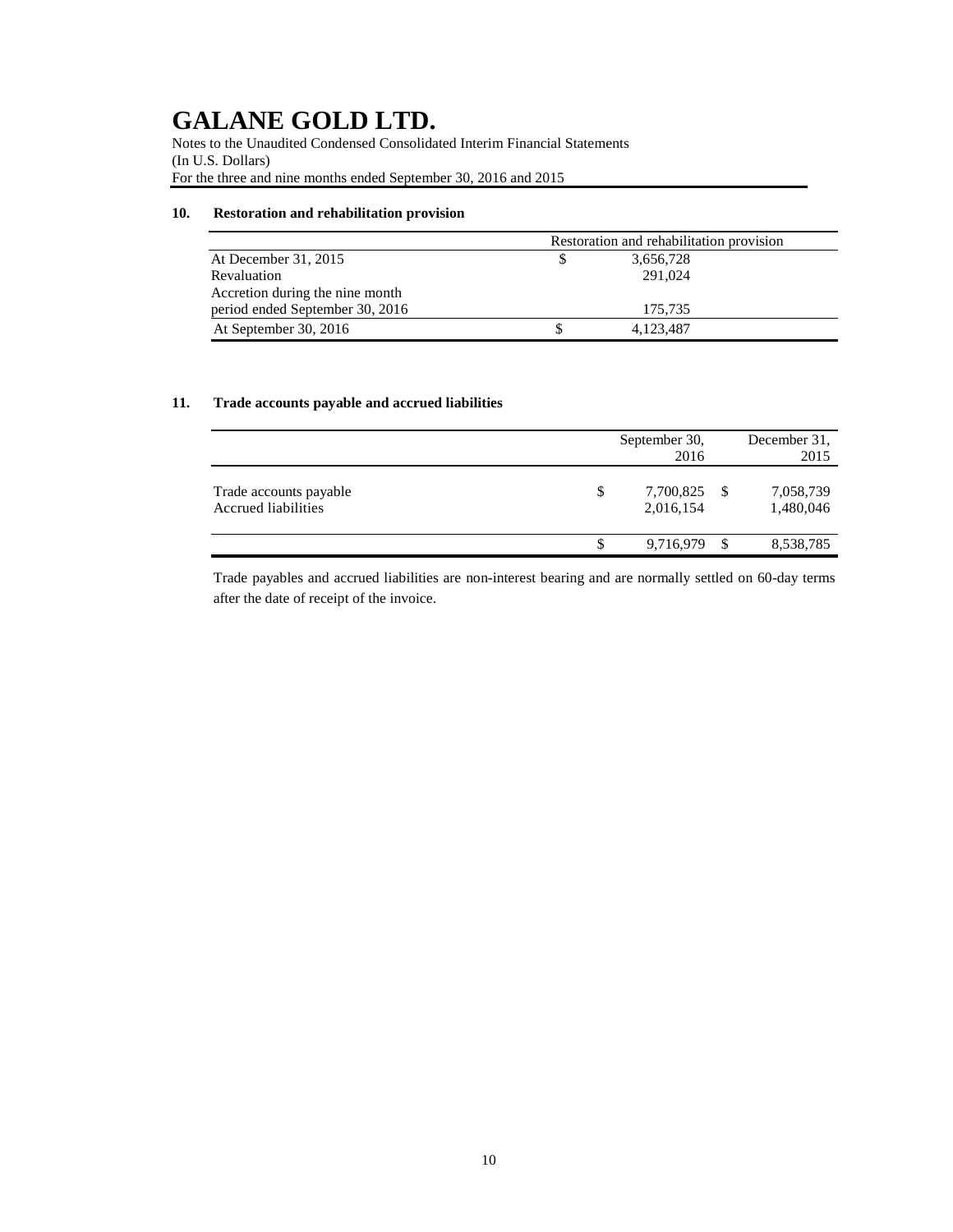Notes to the Unaudited Condensed Consolidated Interim Financial Statements (In U.S. Dollars) For the three and nine months ended September 30, 2016 and 2015

#### **12. Interest-bearing loans and borrowings**

|                                         | September 30,    |     | December 31. |
|-----------------------------------------|------------------|-----|--------------|
|                                         | 2016             |     | 2015         |
| Current                                 |                  |     |              |
| Mining Royalties <sup>(2)</sup>         | \$<br>1,364,250  | S   |              |
| Secured Facility Mupane <sup>(3)</sup>  | 2,821,000        |     | 1,033,808    |
| Secured Facility Galaxy <sup>(4)</sup>  |                  |     | 3,249,433    |
| Shareholder Loans Galaxy <sup>(5)</sup> | 796,478          |     | 1,306,914    |
| Capital lease obligation (6)            | 136,679          |     | 119,450      |
|                                         | \$<br>5,118,407  | S.  | 5,709,605    |
| Non-Current                             |                  |     |              |
| Debentures $(1)$                        | \$<br>5,790,009  | \$. | 1,720,518    |
| Mining Royalties <sup>(2)</sup>         | 4,092,790        |     | 4,188,464    |
| Secured Facility Mupane <sup>(3)</sup>  |                  |     | 1,990,000    |
| Capital lease obligation (6)            | 218,524          |     | 296,584      |
|                                         | \$<br>10,101,323 | \$  | 8,195,566    |

The Company issued unsecured debentures to certain Galaxy loan holders and other parties as settlement of amounts previously due for Galaxy. The terms of the debentures are as follows:

- Initial principal amount \$5,650,268.
- Principal repayment on November 20, 2019.
- Interest rate fixed rate of 4% per annum, compounded annually and payable on the principle repayment date.
- Convertible into common shares at a price of Cdn.\$0.58 per share, based on a pre-determined exchange rate, with interest convertible into common shares, based on a pre-determined exchange rate, at a price equivalent to the greater of Cdn.\$1.00 and the Discounted Market Price (as defined by the TSX Venture Exchange) at the time of conversion, subject to acceptance of the TSX Venture Exchange.
- The Government of Botswana has agreed to the deferral of royalties payable on the sale of gold under the following terms:
	- Royalties due to June 2016 have been deferred until July 2017
	- Repayment of royalties due to June 2016 to commence in July 2017 over 12 months
	- Interest to be charged from July 1, 2017 at Bank of Botswana commercial bank prime lending rate plus 5%

The deferral amount is unsecured.

- <sup>(3)</sup> The Company entered into a loan facility and gold prepayment agreement with Samsung C&T UK Ltd. ("Samsung") dated as of August 22, 2014. On November 5, 2015 the Company agreed with Samsung new terms with regards to the loan facility and gold prepayment agreement. The Samsung facility has been amended on the following terms as of October 1, 2015:
	- the current schedule of 10 remaining monthly instalments of \$277,000 and one monthly instalment of \$291,000 has been amended to a repayment of 12 instalments of \$20,000 per month effective from October 2015, followed by 9 instalments of \$277,000 and a final instalment of \$328,000 in July 2017;
	- in each month during the repayment period, Mupane Gold Mines Limited ("Mupane") must deliver at least 1,607 ounces of gold at a price for the gold selected by Samsung from any one of the four London Bulletin AM or PM dollar gold fixing prices falling either on the delivery date or on the day immediately following the Delivery Date, less a discount of 1.25%;
	- in each month following the repayment period and for such period as gold dore is produced Samsung will have the right to request delivery of all gold dore produced from the Tau ore body and the low grade stockpiles. In each case the price for the gold produced can be selected by Samsung from any one of the four London Bulletin AM or PM dollar gold fixing prices falling either on the delivery date or on the day immediately following the delivery date, less a discount of 2%;
	- in each month following the repayment period Samsung has been provided with the right of first refusal to purchase all gold produced from the Company's operations in Botswana on terms that are no more favourable than offered by a third party;
	- the rate of interest on the outstanding balance is 3% per annum, compounded annually; and
	- the facility is secured by a first charge against the assets of Mupane.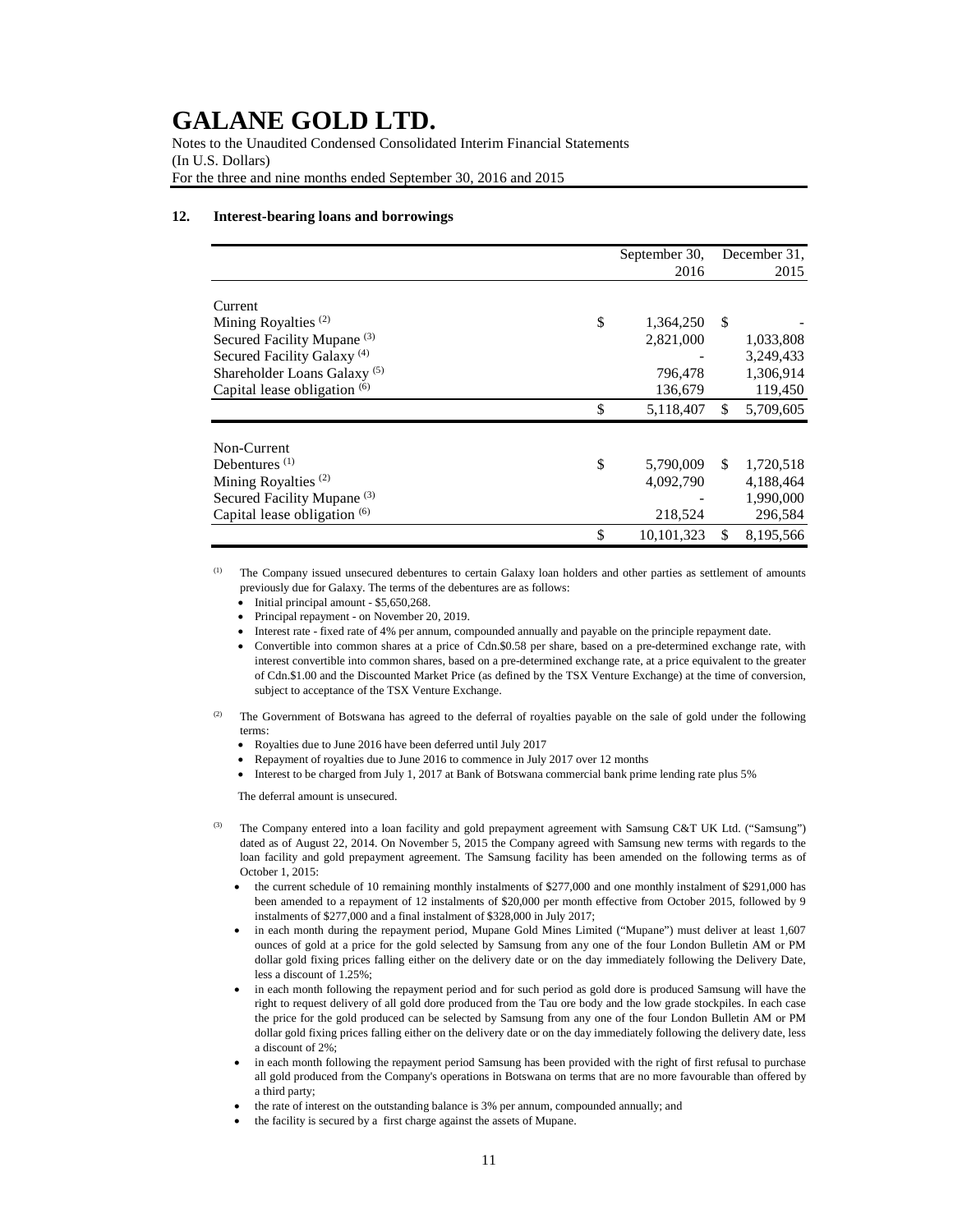Notes to the Unaudited Condensed Consolidated Interim Financial Statements (In U.S. Dollars) For the three and nine months ended September 30, 2016 and 2015

#### **12. Interest-bearing loans and borrowings (continued):**

- (4) On the acquisition of Galaxy, the Company fair valued a secured facility with Mine2Market SARL at \$3,249,433 which represents the settlement amount agreed between the parties subsequent to the year end. The Company issued an unsecured debenture as settlement of the amount agreed between the parties on March 29, 2016 (see Note (1) above).
- <sup>(5)</sup> There are numerous shareholder loan agreements with Galaxy denominated in South African Rand. The terms of the agreements are:
	- the rate of interest is between 15% per annum and South African prime rate plus 6% calculated and compounded monthly; and
	- the amounts outstanding are repayable on demand.
- <sup>(6)</sup> The Company acquired one light vehicle in 2014 for use at the mine for total cost of \$27,000 and financed the purchase through capital lease obligations. The capital leases are for a term of 36 months, with average monthly payments of \$870 per month principal and interest and a final payment of \$11,889, with the final payment in June 2017. In addition, the Company acquired a Komatsu Dozer in March 2015 and financed \$535,000 of the acquisition costs. The lease term is 48 months with monthly payments of approximately \$13,500 per month principal and interest

### **13. Income and Mining Taxes**

The Company estimates the effective tax rate expected to be applicable for the full fiscal year and uses that rate to provide for income taxes in interim reporting periods. The Company also recognizes the tax impact on certain discrete (unusual or infrequently occurring) items, including changes in judgment concerning the probable realization of losses and effects of changes in tax laws or rates, in the interim period in which they occur.

As a result of the effect of utilization of loss carry forwards available to the Company, the Company reported no income tax expense for the three and nine months ended September 30, 2016 (three and nine months ended September 30, 2015 - \$nil). The effective income tax rates vary from the combined Canadian federal and provincial statutory income tax rate of 26.50% for the nine months ended September 30, 2016 (nine months ended September 30, 2015 – 26.50%) due to the geographical distribution of earnings, which are subject to different tax rates, fluctuations in exchange rates and other non-deductible expenses.

#### **14. Share Capital**

#### **(a) Authorized share capital:**

As at September 30, 2016, the authorized share capital of the Company consisted of an unlimited number of common shares. All issued shares are fully paid.

#### **(b) Issued share capital:**

During the nine month period ended September 30, 2016 the Company had the following share transaction:

On May 9, 2016, the Company closed an offering (the "Rights Offering") with eligible shareholders of Common Shares of record at close of business on April 8, 2016. A total of 71,314,442 Common Shares were issued pursuant to the Rights Offering at an issuance price of Cdn.\$ 0.01 per share.

During the nine month period ended September 30, 2015 the Company had the following share transaction:

On July 1, 2015, 16,832 common shares were issued as deferred matching shares under the Company's share purchase plan ("SPP").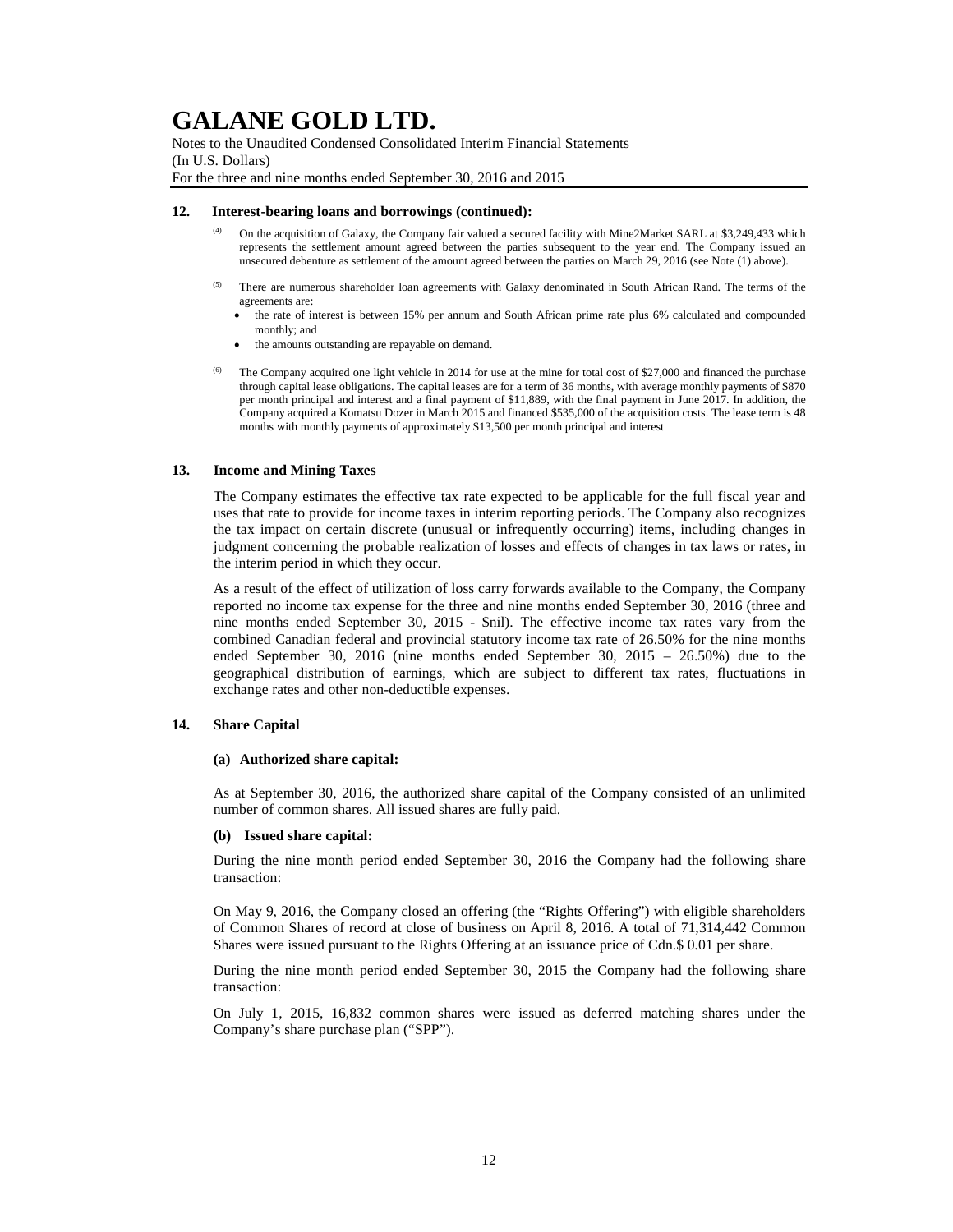Notes to the Unaudited Condensed Consolidated Interim Financial Statements (In U.S. Dollars) For the three and nine months ended September 30, 2016 and 2015

#### **14. Share Capital (continued):**

#### **(c) Stock Options:**

The Company has a stock option plan whereby options may be granted to directors, officers, employees and consultants. As at September 30, 2016, a maximum of 14,262,888 options to purchase common shares were issuable under the Company's stock option plan, of which 2,972,888 remained available for issuance.

#### **(d) Earnings (loss) per share:**

|                                                                                                                                                             | <b>Three months</b><br>ended<br>September 30,<br>2016 |             | Nine months<br>ended<br>September 30,<br>2016 |             | <b>Three months</b><br>ended<br>September 30,<br>2015 |            | Nine months<br>ended<br>September 30,<br>2015 |             |
|-------------------------------------------------------------------------------------------------------------------------------------------------------------|-------------------------------------------------------|-------------|-----------------------------------------------|-------------|-------------------------------------------------------|------------|-----------------------------------------------|-------------|
| Earnings (loss)                                                                                                                                             | \$                                                    | (1,285,626) | $\mathbb{S}$                                  | (3,119,599) | \$                                                    | (639,968)  | \$                                            | (5,961,495) |
| Weighted average number of<br>common shares outstanding for<br>purposes of basic earnings per<br>share<br>Dilutive deferred share units<br>Dilutive options |                                                       | 142,628,884 |                                               | 108,793,565 |                                                       | 52,837,122 |                                               | 52,826,887  |
| Weighted<br>number<br>average<br>-of<br>common shares outstanding for the<br>purpose of diluted earnings per<br>share                                       |                                                       | 142,628,884 |                                               | 108,793,565 |                                                       | 52,837,122 |                                               | 52,826,887  |
| Earnings (loss) per share                                                                                                                                   |                                                       |             |                                               |             |                                                       |            |                                               |             |
| <b>Basic</b>                                                                                                                                                | \$                                                    | (0.01)      | \$                                            | (0.03)      | \$                                                    | (0.01)     | \$                                            | (0.11)      |
| Diluted                                                                                                                                                     |                                                       | (0.01)      | \$                                            | (0.03)      | S                                                     | (0.01)     | S                                             | (0.11)      |

The calculation of earnings (loss) per share is based on the following data:

Basic earnings (loss) per share is computed by dividing the earnings (loss) by the weighted average number of common shares outstanding during the period. Diluted earnings per share reflects the potential dilution of outstanding warrants and stock options in the weighted average number of common shares outstanding during the period, if dilutive. For the three and nine months ended September 30, 2016, and the three and nine months ended September 30, 2015, all instruments were considered anti-dilutive due to the net loss in the period.

### **(e) Deferred Share Units**

The Company has established a deferred share unit plan whereby deferred share units ("DSUs") may be granted to directors, officers, employees and consultants. As at September 30, 2016, a maximum of 13,262,888 DSUs were issuable under the Company's deferred share unit plan, of which 9,423,844 remained available for issuance (as at September 30, 2014 – 5,266,062 and 1,427,018 respectively).

## **(f) Warrants:**

The following is a summary of warrants outstanding as at September 30, 2016 and September 30, 2015 and changes during the periods then ended:

|                                                  |           | Number of Weighted Avg<br>Warrants Exercise Price |
|--------------------------------------------------|-----------|---------------------------------------------------|
|                                                  |           | (Cdn.S)                                           |
| Balance, September 30, 2015                      |           |                                                   |
| Warrants issued November 20, 2015 (Note 5)       | 4.076.598 | 0.04                                              |
| Balance September 30, 2016 and December 31, 2015 | 4,076,598 | 0.04                                              |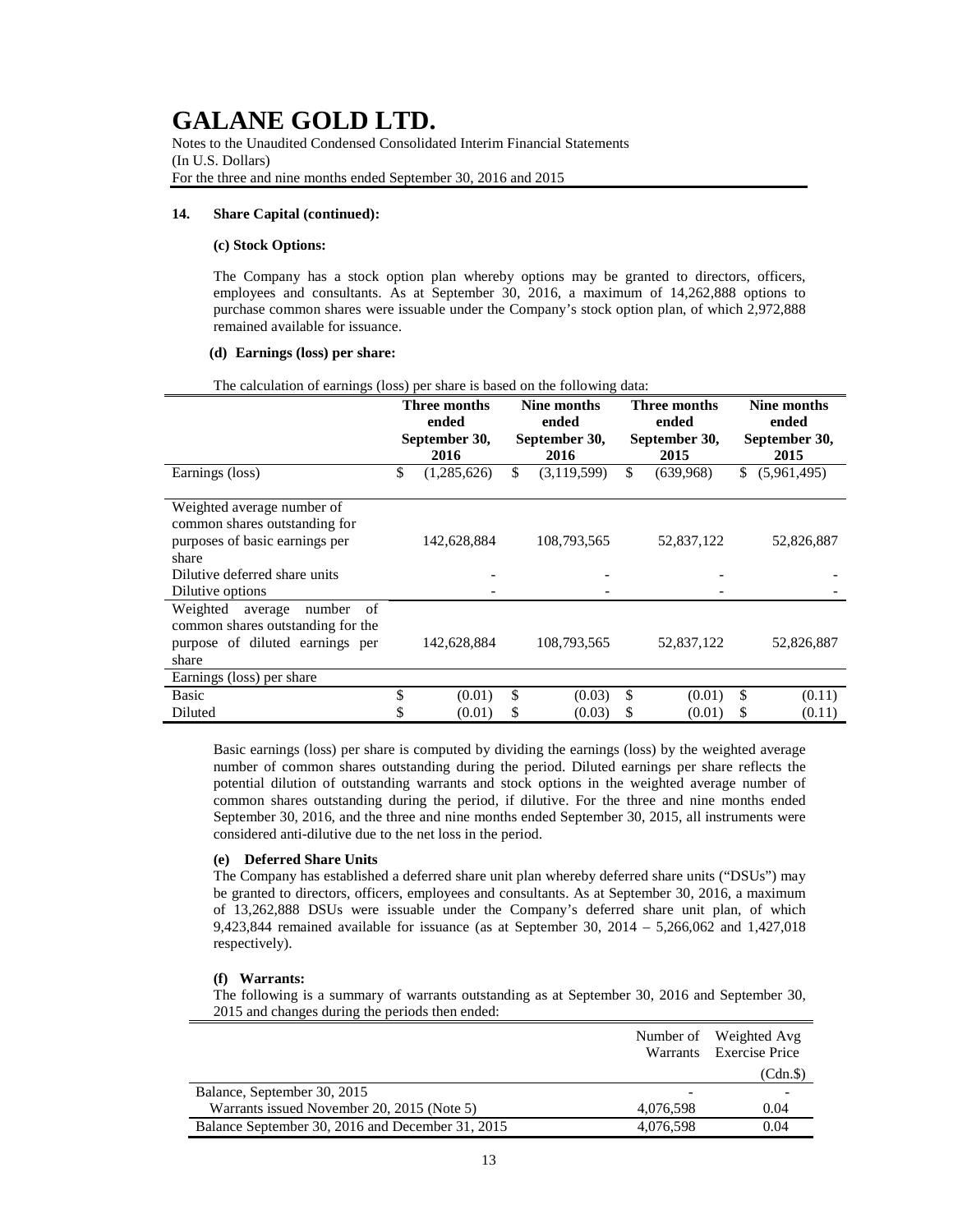Notes to the Unaudited Condensed Consolidated Interim Financial Statements (In U.S. Dollars) For the three and nine months ended September 30, 2016 and 2015

## **15. Breakdown of earnings and comprehensive earnings items**

The following is a breakdown of certain items in the Condensed Consolidated Interim Statement of Earnings and Comprehensive Earnings:

|                               | Three months<br>ended<br>September 30,<br>2016 | Nine months<br>ended<br>September 30,<br>2016 | Three months<br>ended<br>September 30,<br>2015 |           | Nine months<br>ended<br>September 30,<br>2015 |            |
|-------------------------------|------------------------------------------------|-----------------------------------------------|------------------------------------------------|-----------|-----------------------------------------------|------------|
| Mining and production         | 6,498,646                                      | \$18,936,361                                  | S                                              | 7.155.014 | S                                             | 17,872,703 |
| Administrative                | 1,076,957                                      | 2,965,656                                     |                                                | 1,092,574 |                                               | 3,448,786  |
| Total                         | 7,575,603                                      | \$21,902,017                                  | S                                              | 8.247.589 | S                                             | 21,321,489 |
| Depreciation and amortization | 814,984                                        | 2,770,689                                     |                                                | 317,779   |                                               | 2,089,097  |
|                               | 8.390.587                                      | \$24,672,706                                  |                                                | 8,565,368 |                                               | 23,410,586 |

| (b) Corporate general and administration |   |                       |    |                       |                              |                       |                       |                      |
|------------------------------------------|---|-----------------------|----|-----------------------|------------------------------|-----------------------|-----------------------|----------------------|
|                                          |   | Three months<br>ended |    | Nine months<br>ended  |                              | Three months<br>ended |                       | Nine months<br>ended |
|                                          |   | September 30,<br>2016 |    | September 30,<br>2016 | <b>September</b><br>30, 2015 |                       | September 30,<br>2015 |                      |
| Professional fees                        |   | 159,206               | -8 | 638.551               | <b>S</b>                     | 103,323               | S                     | 172,379              |
| Stock based compensation                 |   | 98,353                |    | 209,701               |                              | 50,148                |                       | 263,614              |
| Corporate administration                 |   | 379,983               |    | 775,789               |                              | 363,198               |                       | 1,213,005            |
|                                          | S | 637.452               |    | \$1,624,041           |                              | 516,669               | S                     | 1,648,998            |

| <b>Financing costs</b><br>(c)                                                |   |                                                |                                               |         |                                                |         |                                               |         |  |
|------------------------------------------------------------------------------|---|------------------------------------------------|-----------------------------------------------|---------|------------------------------------------------|---------|-----------------------------------------------|---------|--|
|                                                                              |   | Three months<br>ended<br>September 30,<br>2016 | Nine months<br>ended September<br>30,<br>2016 |         | Three months<br>ended<br>September 30,<br>2015 |         | Nine months<br>ended<br>September 30,<br>2015 |         |  |
| Interest on long term debt<br>Accretion on restoration<br>and rehabilitation | S | 174.127                                        | S                                             | 397,302 | S                                              | 84,070  | J                                             | 207,677 |  |
| provision                                                                    |   | 60.042                                         |                                               | 175,735 |                                                | 81,694  |                                               | 239,104 |  |
|                                                                              |   | 234,169                                        |                                               | 573.037 | S                                              | 165,764 |                                               | 446.781 |  |

## **(d) Other expenses**

|                            |    | Three months<br>ended | Nine months<br>ended September |    | Three months<br>ended | Nine months<br>ended  |
|----------------------------|----|-----------------------|--------------------------------|----|-----------------------|-----------------------|
|                            |    | September 30,<br>2016 | 30,<br>2016                    |    | September 30,<br>2015 | September 30,<br>2015 |
| Other expenses (income)    | S  | (1,755)               | \$<br>(5,117)                  | \$ | (6,654)               | \$<br>(8, 145)        |
| Galaxy on-going costs      |    | (195,803)             | 681,892                        |    |                       |                       |
| Loss (Gain) on disposal of |    |                       |                                |    |                       |                       |
| equipment                  |    |                       |                                |    | 11.159                | 11,159                |
| Staff retrenchment costs   |    |                       |                                |    | 266,872               | 266,872               |
|                            | \$ | (197.558)             | 676,775                        | S  | 271,377               | \$<br>269.886         |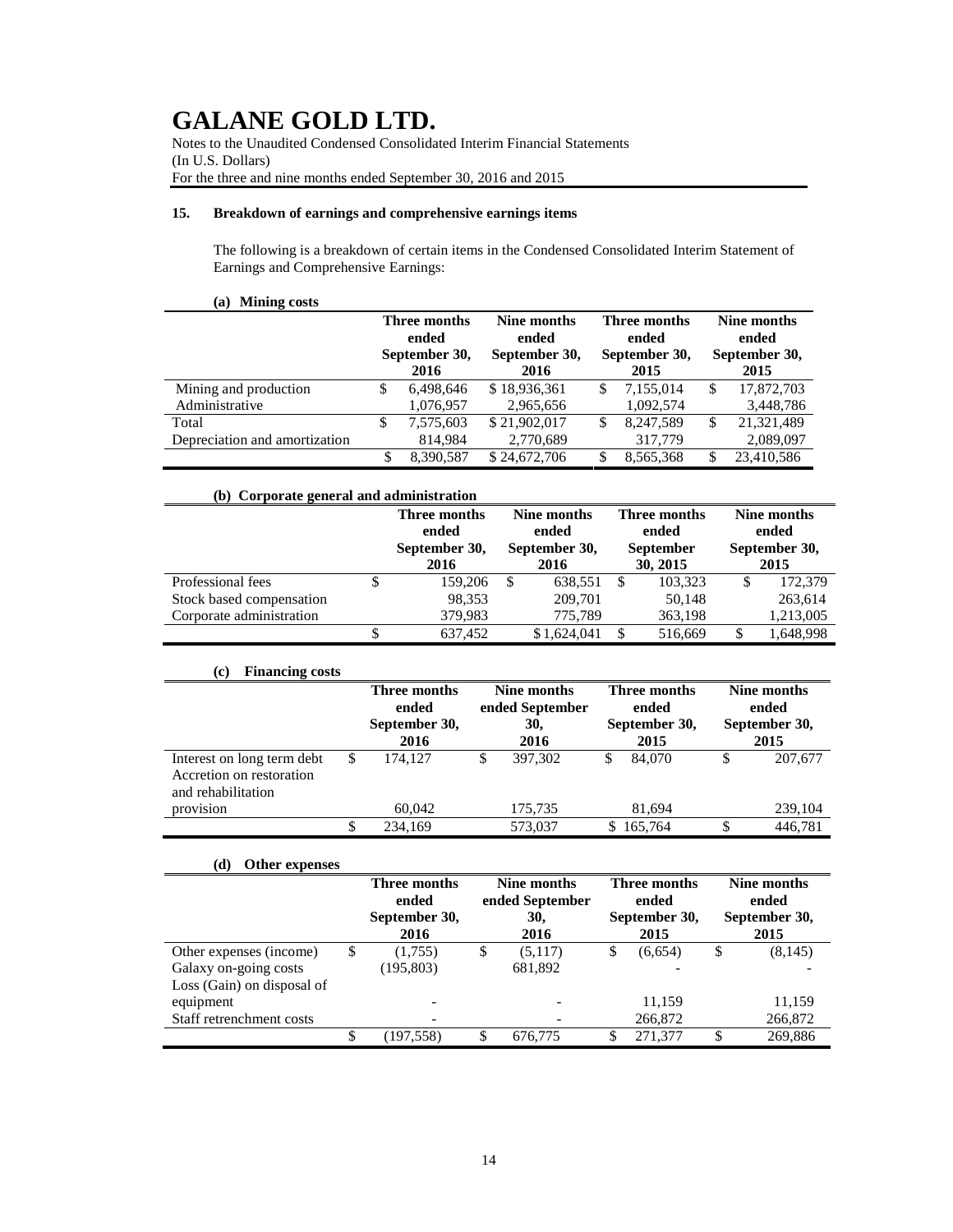Notes to the Unaudited Condensed Consolidated Interim Financial Statements (In U.S. Dollars) For the three and nine months ended September 30, 2016 and 2015

### **16. Commitments and Contingencies**

### **(a) Royalty expenses**

Production from the Company's Mupane operation is subject to third party royalties (included in mining costs) of 5% of revenues based on market prices at the date of shipment. For the nine month period ended September 30, 2016, the Company accrued \$1,279,567 in royalties (2015 - \$1,017,415).

### **(b) Operating contractual obligations**

The Company has operating lease obligations which relate to obligations in 2015 for land operating lease agreements as follows:

| • Incurred during the nine month period ended September 30, |             |  |  |  |  |  |  |
|-------------------------------------------------------------|-------------|--|--|--|--|--|--|
| 2016                                                        | \$234,782   |  |  |  |  |  |  |
| • To be incurred in the remainder of $2016$                 | \$86,062    |  |  |  |  |  |  |
| • To be incurred $2017-2020$                                | \$1,223,066 |  |  |  |  |  |  |

## **(c) Claims**

The Company is subject to the possibility of revised tax assessments for some years. The Company does not believe that, should unfavourable decisions arise from any review of its tax filings, that any amount it might be required to pay will be material. No amounts have been provided for in the Financial Statements.